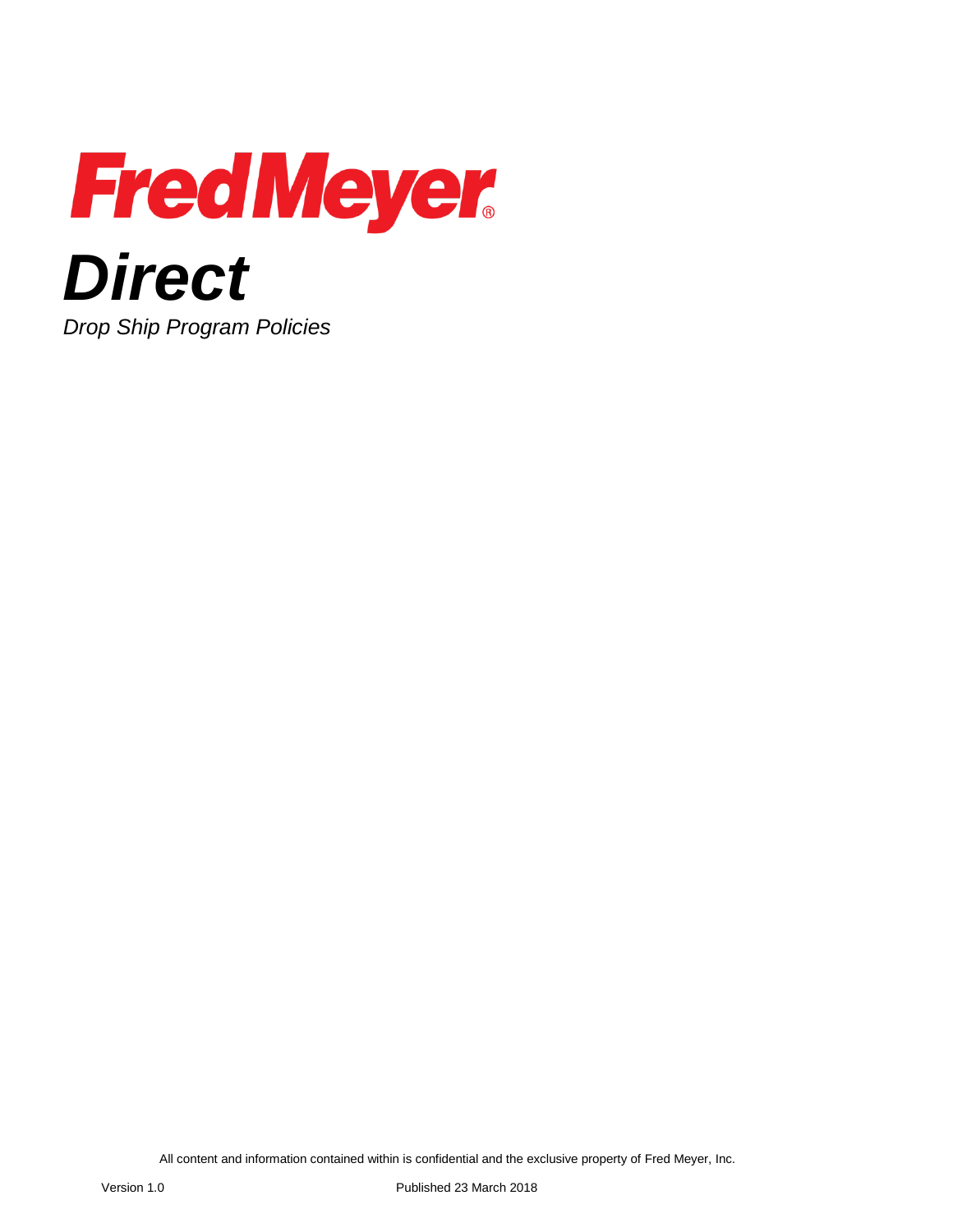# **Table of Contents:**

| 1. |  |
|----|--|
| 2. |  |
|    |  |
|    |  |
|    |  |
|    |  |
| 3. |  |
|    |  |
|    |  |
|    |  |
| 4. |  |
|    |  |
|    |  |
|    |  |
|    |  |
|    |  |
|    |  |
| 5. |  |
|    |  |
|    |  |
|    |  |
|    |  |
|    |  |
|    |  |
|    |  |
|    |  |
|    |  |
| 6. |  |
|    |  |
|    |  |
|    |  |
|    |  |
|    |  |
|    |  |
|    |  |
| 7. |  |
|    |  |
|    |  |
|    |  |
|    |  |
|    |  |
| 8. |  |
|    |  |
|    |  |
|    |  |
|    |  |
|    |  |
|    |  |
|    |  |
|    |  |
| 9. |  |
|    |  |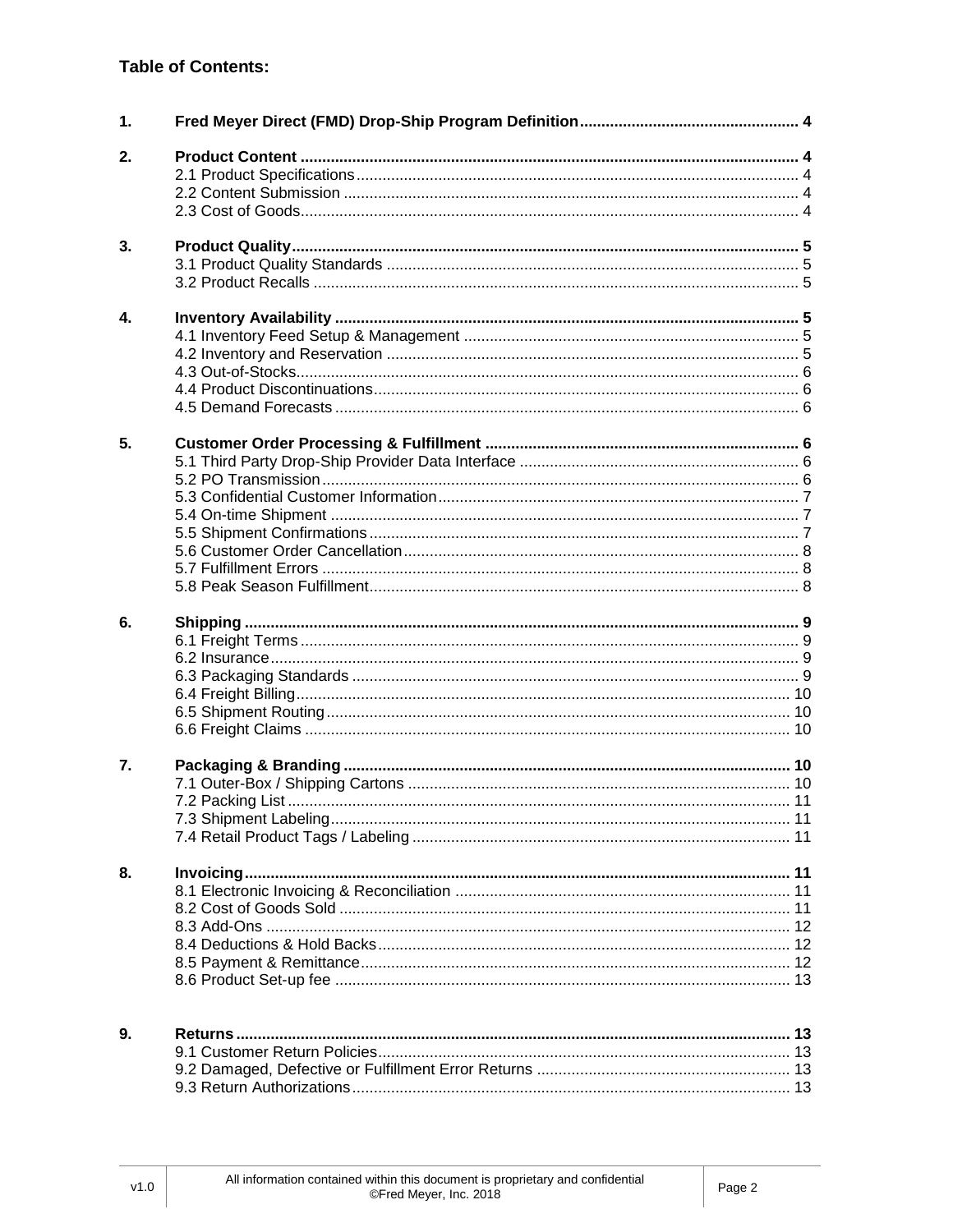| 10. |  |
|-----|--|
|     |  |
|     |  |
|     |  |
|     |  |
| 11. |  |
|     |  |
|     |  |
|     |  |
|     |  |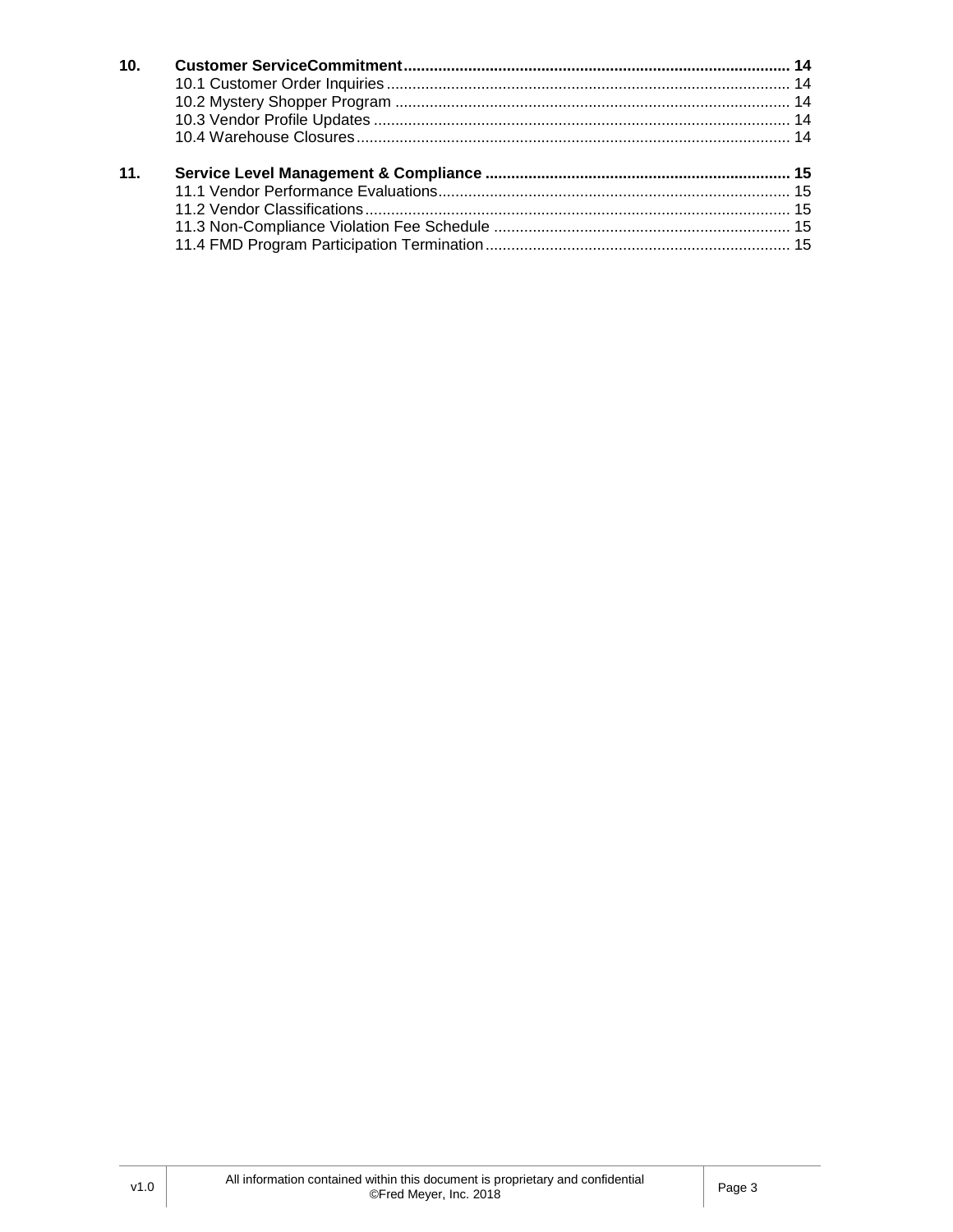# <span id="page-3-0"></span>**1. Fred Meyer Direct (FMD) Drop-Ship Program Definition**

Fred Meyer Direct drop-ship program provides Vendors the opportunity to expand the product assortments available to Fred Meyer Customers by leveraging the Vendor's fulfillment capacity to ship directly to the Customer. Through FMD, the Vendor retains the inventory and fulfills orders on behalf of Fred Meyer, creating a streamlined inventory arrangement while maintaining a seamless experience for the Customer.

The FMD Program Policies apply to Fred Meyer Direct (referred to herein as "FMD") Ecommerce Customer orders where merchandise is fulfilled and shipped directly from the Vendor to the Customer designated "Ship To" address.

<span id="page-3-1"></span>The FMD Program Policies outlined in this document are subject to change. Vendors must comply to policies within sixty (60) days of the changes being published. Vendors who are unable to comply within sixty (60) days will have their product removed from FMD until such time as compliance is achieved, or a written exemption signed by an FMD executive is received.

# **2. Product Content**

Fred Meyer Direct manages all product content displayed on its websites. Product content includes, but not limited to, product descriptions, specifications, feature/benefit information, images, video animation or interactive media, graphics, audio, website addresses and other content furnished to and/or used by FMD.

## <span id="page-3-2"></span>*2.1 Product Specifications*

2.1.1 All products offered for sale through the FMD Program must have complete and accurate product information provided by the Vendor.

2.1.2 It is the Vendor's responsibility to notify FMD when changes are made to product information. Changes should be submitted with as much notice as possible.

## <span id="page-3-3"></span>*2.2 Content Submission*

2.2.1 In addition to the detailed product specifications, Vendors are encouraged to submit product copy (an extended romance description) with each product offered for sale in the program. Copy may be embellished or modified by FMD to create a consistent shopping experience for Customers.

2.2.2 Vendors are required to supply a high-quality product image for each item. Multiple, distinctive images are allowed and encouraged, including both in- and out-of-package images.

2.2.3 Images requirements include: dimensions at least 1024 pixels wide or tall; product knocked out on a pure white background; format is PNG, JPEG, or TIFF.

2.2.4 Beyond the required product specifications, copy and image, Vendors are encouraged to provide any additional information which might give more details about the product and brand to potential Customers and FMD Customer Operation/Sales Professionals

# <span id="page-3-4"></span>*2.3 Cost of Goods*

2.3.1 The Cost of Goods for FMD products will be negotiated between Fred Meyer buying office and the vendor.

2.3.2 Any changes to product cost after the original assortment setup must be resubmitted to the FMD Buyer in writing with a minimum of 30 days advance notice to the effective cost change date.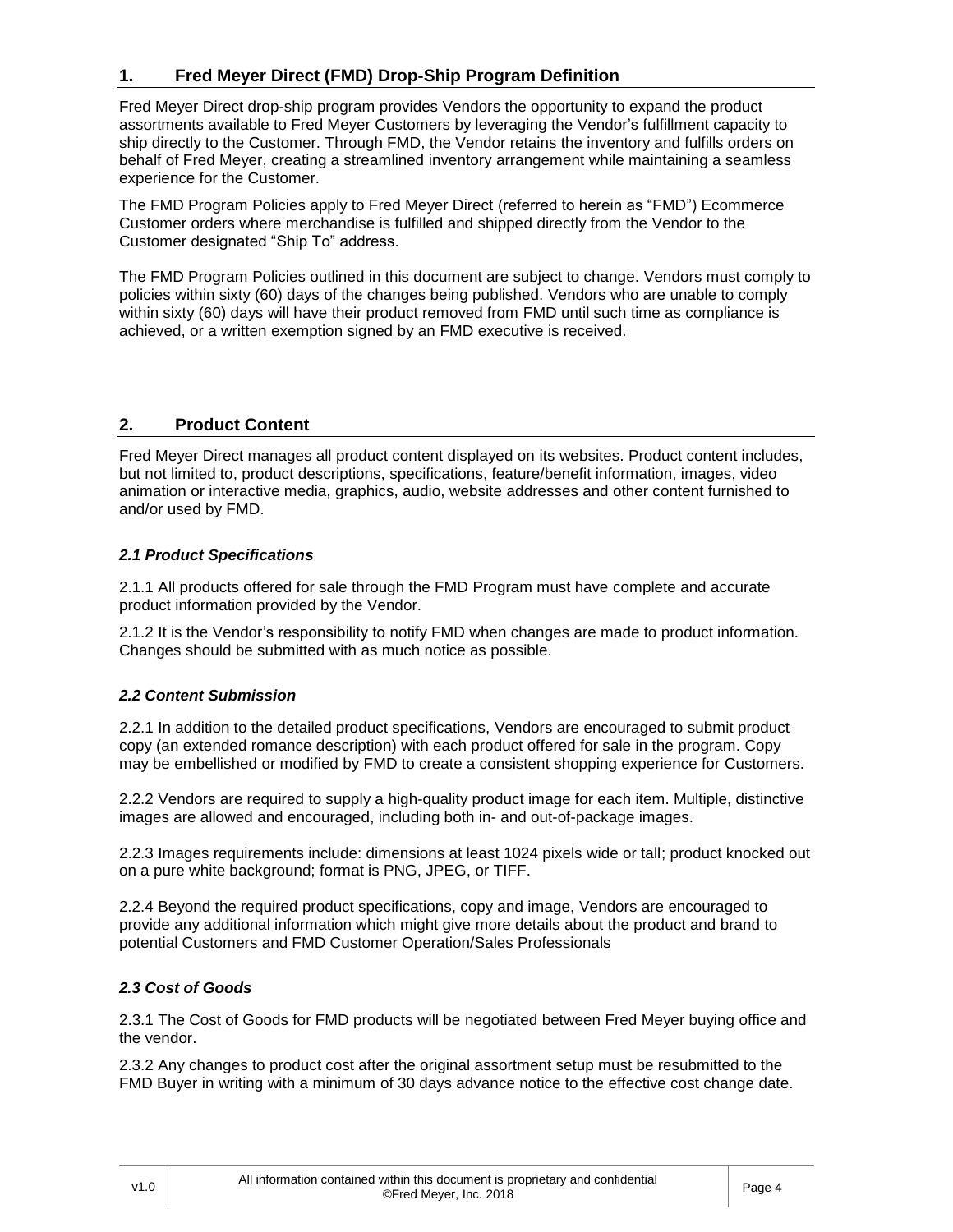# <span id="page-4-0"></span>**3. Product Quality**

Maintaining FMD quality standards is of the highest importance to protect Fred Meyer's reputation. Vendors must strictly adhere to the quality guidelines for the FMD program.

## <span id="page-4-1"></span>*3.1 Product Quality Standards*

<span id="page-4-2"></span>3.1.1 Quality standards do not differ across sales channels.

## *3.2 Product Recalls*

3.2.1 Vendor agrees to notify FMD of any product recalls, voluntary or involuntary, which impact FMD Customer purchase orders. Vendors should use protocol for advising buyer as well as notifying FMD through fmd@kroger.com.

<span id="page-4-3"></span>3.2.2 Products subjected to a recall must be immediately taken down off of FMD's websites through the submission of a zero-inventory feed and discontinued for the affected products through the FMD connection.

## **4. Inventory Availability**

Vendors are required to provide on-hand quantity inventory levels for each Stock Keeping Unit (SKU) available for sale and update the quantity on-hand position as changes occur. The Vendor is responsible for properly setting up and maintaining the inventory information provided for the FMD program.

## <span id="page-4-4"></span>*4.1 Inventory Feed Setup & Management*

4.1.1 Inventory information is communicated through FMD's third party commerce network partner, which is currently CommerceHub® (hereinafter referred to as "CommerceHub®"). Vendors will receive training and guidance for submitting inventory through CommerceHub® and will be responsible for ensuring all necessary personnel can use the provided software and/or that electronic data feeds are successful on an ongoing basis.

4.1.2 Vendors must report available inventory at the SKU level and include any required elements defined in the CommerceHub® specifications.

4.1.3 Only SKUs which are a part of the final FMD assortment should be setup or transmitted to CommerceHub® as part of the FMD assortment.

4.1.4 Accurate inventory is critical to avoiding Customer disappointment. In the event of a transmission failure Vendors will be responsible for correcting and resubmitting inventory the same business day the error is communicated, or alternatively Vendors may leverage the commerce network web interface to process inventory updates until data feeds have been corrected and automated electronic communication methods successfully resumed.

## <span id="page-4-5"></span>*4.2 Inventory and Reservation*

4.2.1 Vendors are responsible for ensuring inventory is accurate on a daily basis and adjusting inventory levels throughout the day as necessary to avoid potential oversells. Inventory must be transmitted at a minimum of once per day.

4.2.2 Inventory communicated to FMD is expected to be 100% available for FMD Customers.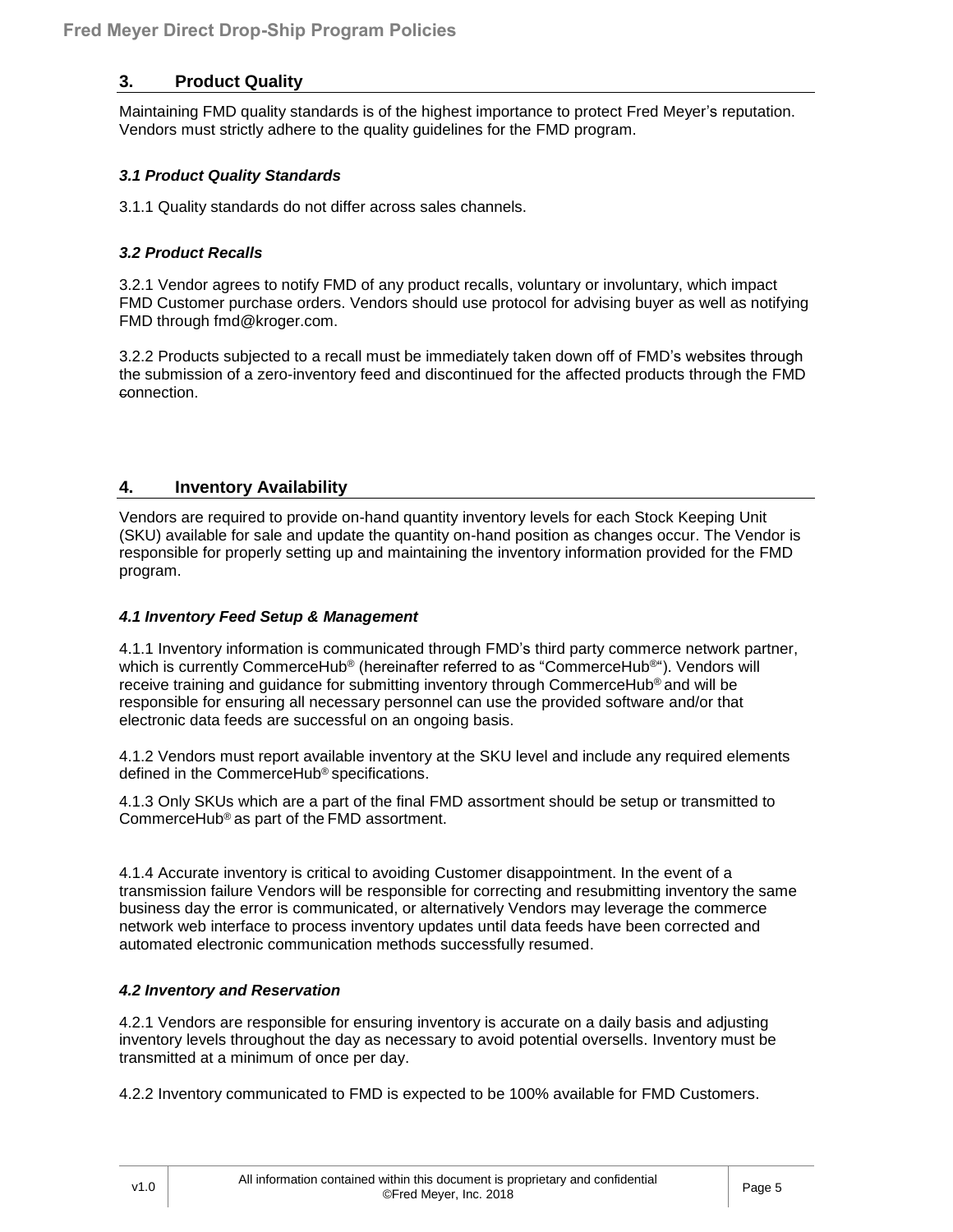## <span id="page-5-0"></span>*4.3 Out-of-Stocks*

4.3.1 Vendors are required to zero out inventory immediately for out-of-stock products.

4.3.2 With the exception of special orders, any Customer order which cannot be fulfilled within the standard fulfillment time period due to the lack of inventory should be communicated to the FMD Customer Operations Team for direction. Backorders and substitutions are NOT permitted.

#### <span id="page-5-1"></span>*4.4 Product Discontinuations*

4.4.1 A product is considered discontinued when a Vendor or FMD Buyer no longer wishes to carry that item in their FMD assortment. Products which are discontinued by the Vendor must be notified to FMD so that they may be removed from the website. SKU status should be changed to "Discontinued" in CommerceHub®. The date the product was discontinued must also be provided.

#### <span id="page-5-2"></span>*4.5 Demand Forecasts*

<span id="page-5-3"></span>4.5.1 FMD is not obligated to provide forecasts of sales potential to any Vendor or for any product. Forecasts which are provided are informational only, and do not represent a purchase commitment from FMD.

# **5. Customer Order Processing & Fulfillment**

Consistent fulfillment is key to maintaining a positive Customer shopping experience with Fred Meyer Direct. This section outlines key order processing and fulfillment policies which will ensure a quality experience for the FMD Customer.

## <span id="page-5-4"></span>*5.1 Third Party Commerce Network Data Interface*

5.1.1 All FMD Customer Purchase Orders will be transmitted using FMD's designated third party commerce network, CommerceHub®.

5.1.2 Vendors will be responsible for all costs associated with using the third-party commerce network, including setup fees, transaction fees, subscription fees or any other applicable fees. These fees will be paid directly by the Vendor to the third-party commerce network.

5.1.3 Vendors must maintain an active CommerceHub® connection in order receive and process orders. This requires Vendors to keep accounts current and systems active. Vendors must notify FMD 60 days prior to disconnection from the third-party commerce network.

5.1.4 Vendors must successfully complete all testing and training and be certified by the third-party commerce network prior to launch.

5.1.5 In the event of electronic communication failures, Vendors must be able to use the third-party commerce network web browser interface as a backup to process orders in the same order shipment expectations outlined within these policies.

5.1.6 FMD Vendors are expected to use the self-monitoring tools within the web interface in order to ensure that the Vendor is meeting all key performance indicators for the program.

## <span id="page-5-5"></span>*5.2 PO Transmission*

5.2.1 FMD Customer POs may contain single lines, multiple lines, single units, multiple units, or multiple lines for multiple units. Each FMD Customer PO will be designated to a single ship-to address.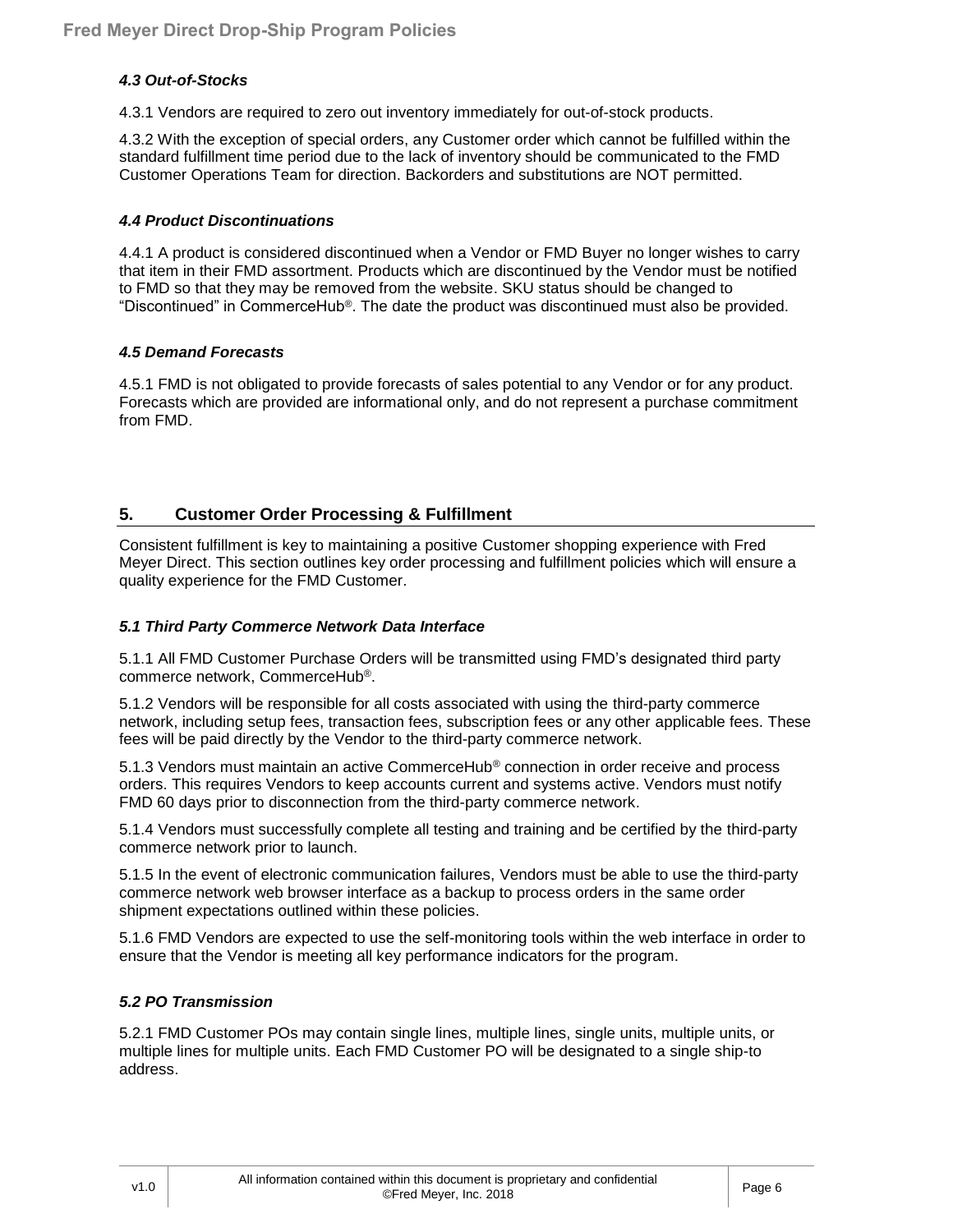5.2.2 FMD transmits Customer POs to the third-party commerce network periodically throughout the day. Vendors are encouraged to download POs the same day they are made available in the interface. Regardless of whether the Vendor downloads the order on the first available day, the ontime shipment clock begins the first business day that the FMD Customer PO is made available to the Vendor by the third-party commerce network. Please refer to 5.4 for further detail.

## <span id="page-6-0"></span>*5.3 Confidential Customer Information*

5.3.1 In the course of supporting the FMD Program, Vendor will receive Confidential Information including sensitive information about customers. Vendor may not use the Confidential Information for any purpose other than performance of its obligations under the FMD program. Vendor shall take sufficient precautions to protect the confidentiality of all Confidential Information and shall not disclose it to any third parties. Vendor will not use any of the Confidential Information to solicit Fred Meyer customers or engage in any practice or campaign directed toward or resulting in Fred Meyer customers buying any products or services from any source other than Fred Meyer*.*

## <span id="page-6-1"></span>*5.4 On-time Shipment*

5.4.1 Products which the Vendor has made available to ship within the "standard" fulfillment timeframe must ship within two (2) business days.

5.4.2 Vendors who participate in expedited fulfillment programs agree to ship within one (1) business day for any FMD Customer PO that is marked for Next Day shipment.

5.4.3 Day one (1) of the fulfillment timeframe begins the day the FMD Customer PO is posted in the third-party commerce network. FMD Customer POs posted to the third-party commerce network by noon (12:00 pm), Eastern Time, will be counted as that day's orders. Orders received after noon (12:00 pm) Eastern are considered the next business day's orders. For orders received during reported non-business holidays and non-working days the fulfillment timeframe will not start until the next business day.

5.4.4 On-time shipment is defined as any shipment confirmation posted to the third-party commerce network by twelve (12:00 pm) Eastern Time on the second (2 nd) business day for expedited fulfillment, twelve (12:00 pm) Eastern Time on the third (3<sup>rd</sup>) business day for standard fulfillment, or twelve (12:00 pm) Eastern Time on the day following the last day of the extended fulfillment period for special orders.

5.4.5 FMD Customer POs not confirmed as shipped in the third-party commerce network by twelve (12:00 pm) Eastern Time on the day following the ship date of the fulfillment period are considered to be delinquent. Delinquent orders are subject to cancellation by FMD after three (3) business days. A non-compliance penalty may be issued for delinquent orders.

5.4.6 Fred Meyer excuses Vendor from nonperformance or delays in delivery caused by unforeseeable occurences, but Vendor agrees it is not excused by unexpected difficulty or commercial impracticality of any degree. If Vendor can fulfill its delivery obligation only by premium shipping, the premium charges shall be prepaid by the Vendor or, if not prepaid, then Fred Meyer reserves the right to issue chargebacks relating to the additional shipping costs.

## <span id="page-6-2"></span>*5.5 Shipment Confirmations*

5.5.1 FMD Customer POs are not considered to be shipped until a successful ship confirmation is processed in the third-party commerce network with valid and accurate tracking information.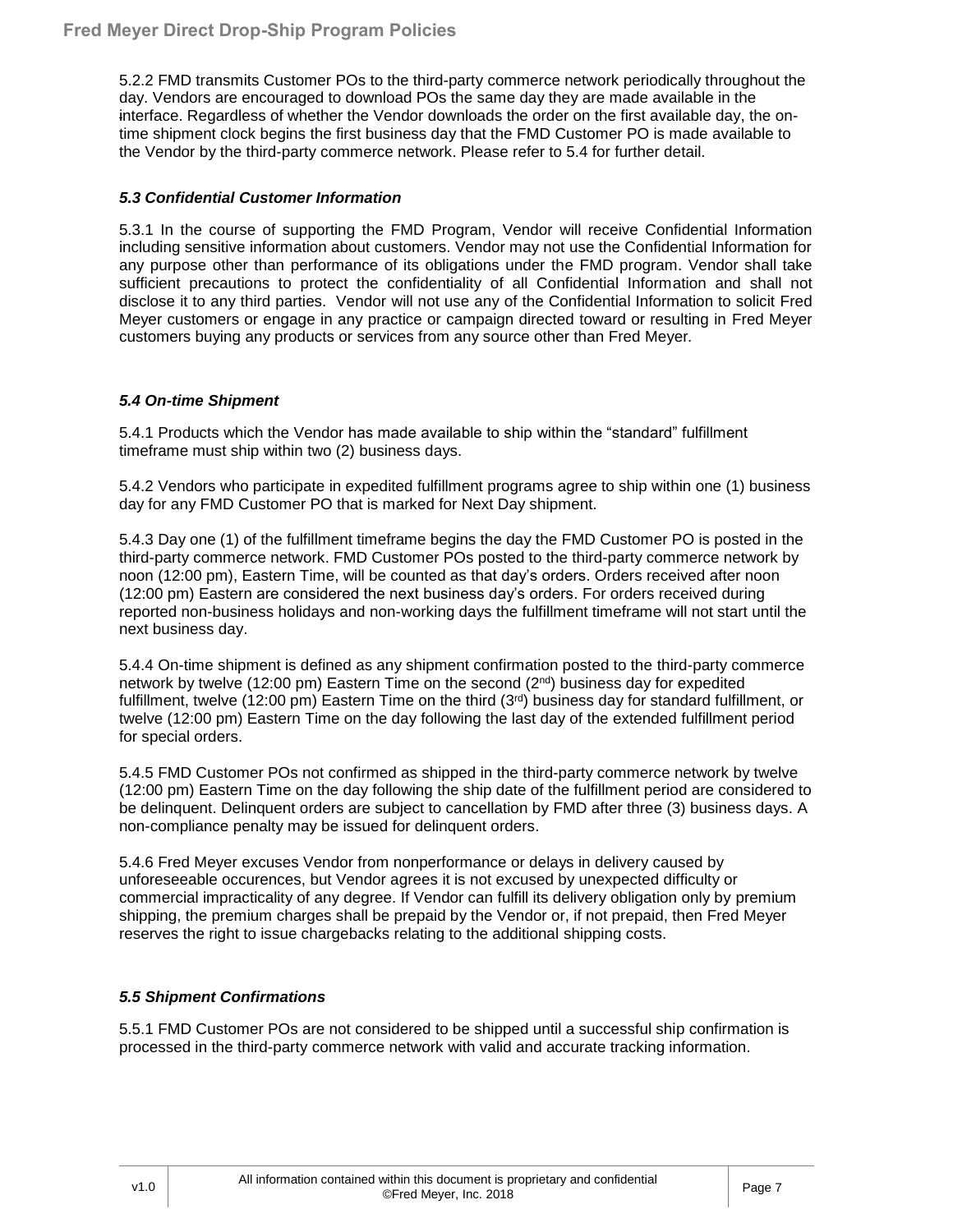5.5.2 Shipment confirmations must be posted in the order third party commerce network no later than twelve (12:00 pm) Eastern Time on the day after the carrier has taken possession of the shipment.

5.5.3 Shipment confirmations must include the complete tracking number and indicate the actual carrier and service level used for the shipment.

5.5.4 Vendors may not submit shipment confirmations more than one (1) business day in advance of the carrier taking possession of the shipment.

## <span id="page-7-0"></span>*5.6 Customer Order Cancellation*

5.6.1 On occasion FMD may request the cancellation of a FMD Customer PO due to potential fraud, Customer request or other reasons. Vendors should make a best effort to stop shipment on requested cancellations. If the request can be accommodated, then the order should be cancelled within one (1) business day. If the cancellation request is unsuccessful and the order ships out, the FMD Customer Operations Team must be notified and the order must be confirmed with tracking information within one (1) business day.

5.6.2 Vendors may not hold backorders for products which cannot be sourced within agreed upon fulfillment timeframe.

5.6.3 Partial shipment is allowed provided the complete quantity of a line can be shipped. The FMD program is fill or kill at the line level, which means that Vendors may not ship less than the full quantity of a given line on the Customer's order. *For example, if a Customer ordered a quantity of 5 items on one-line item and Vendor only can fulfill quantity of 3, the entire line item must be cancelled. Partial line item shipments are not allowed.* Packing lists must be reprinted to adjust quantity shipped totals and pricing in the event less than the complete ordered products are shipped.

5.6.4 In all cases, Vendors must use the appropriate reason code from the list of valid codes provided by the third-party commerce network, and also must include any other reasons, to indicate why a FMD Customer PO line was canceled.

5.6.5 For non-product availability related issues preventing a Vendor from fulfilling a PO (i.e., incomplete Ship-to Address, unable to identify the product ordered, etc.) Vendors should contact the FMD Customer Operations Team to try and resolve the problem prior to cancelling the order.

## <span id="page-7-1"></span>*5.7 Fulfillment Errors*

5.7.1 Unless otherwise negotiated, in the event a Customer receives the wrong or damaged/defective product(s), FMD will issue a prepaid shipping label so the Customer may send back the mis-shipped or damaged/defective product(s). In the event fulfillment errors exceed two (2) percent in a quarter, FMD will pursue chargebacks to cover the additional costs to FMD and any necessary appeasements to minimize the impact of the poor fulfillment experience provided by the Vendor.

5.7.2 Replacement orders for the mis-shipped, lost, damaged or defective products which the Customer wishes to reorder may be issued under a separate PO number. Vendors must fulfill the replacement order pursuant to the same policies and procedures as any regular FMD Customer order.

## <span id="page-7-2"></span>*5.8 Peak Season Fulfillment*

5.8.1 Peak ordering seasons for FMD include the months of November and December. Vendors are required to ship within the applicable fulfillment timeframe even during peak seasons when orders may dramatically increase. It is the Vendor's responsibility to ensure adequate staffing to support peak order demand without a decrease in fulfillment service.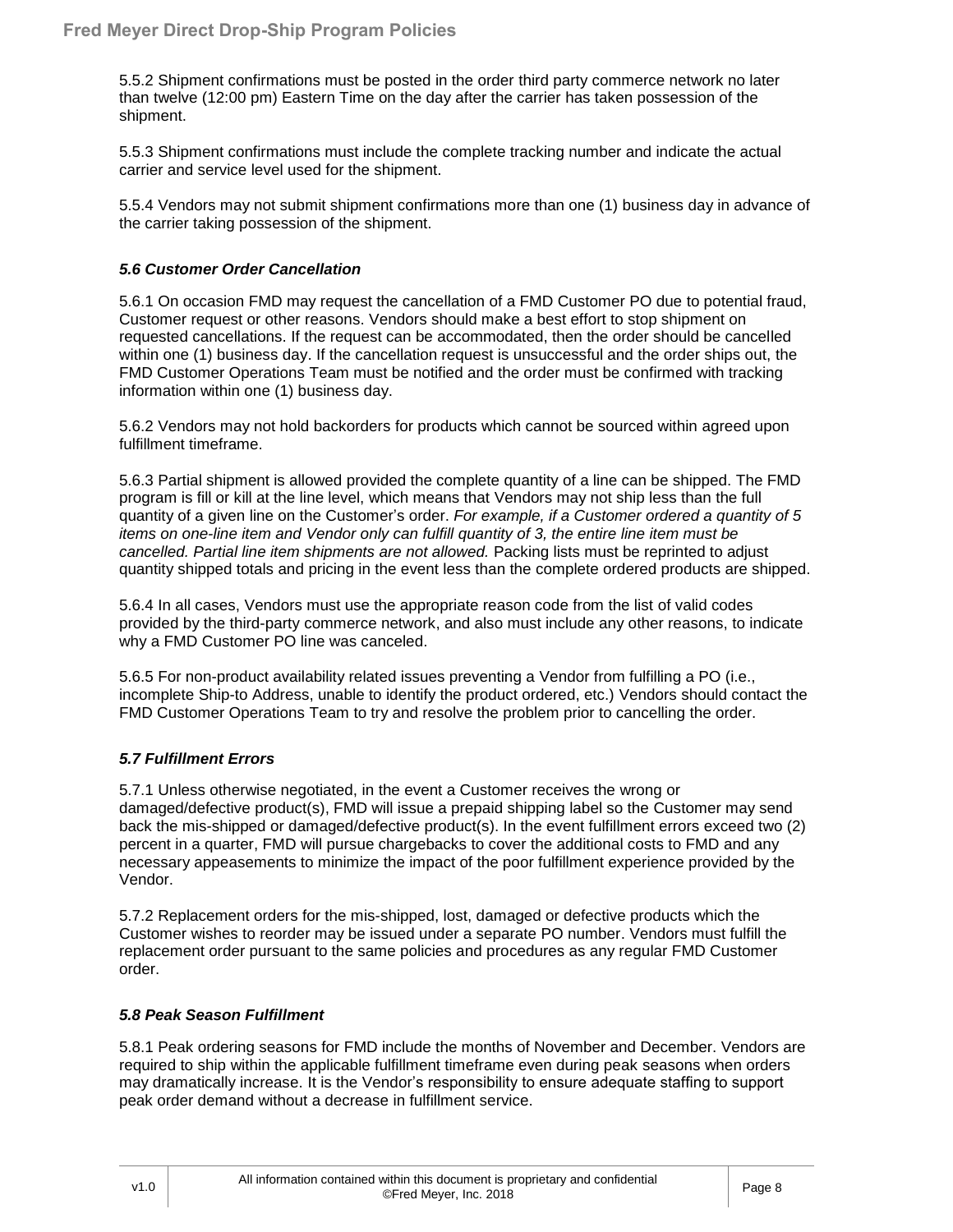5.8.2 FMD may choose to publish on its websites "order by" dates for products offered with expedited or standard fulfillment. The Vendor will be responsible for ensuring that such FMD Customer orders ship on-time in order to arrive for key holidays such as, but not limited to: Easter, Valentine's Day, Mother's Day, Father's Day, Halloween, Hanukkah, and Christmas. Failure to meet fulfillment expectations during these critical peak times may require the Vendor to upgrade shipping service levels on FMD Customer POs in order to meet key delivery dates. If upgraded shipping is required due to Vendor delinquency, FMD reserves the right to charge back the additional freight costs incurred for these delinquent orders plus administrative fees.

# <span id="page-8-0"></span>**6.Shipping**

The Vendor has the most control over ensuring the Customer's order arrives at the "Ship To" address in "as ordered" (excellent and working) condition. It is in the best interest of both FMD and the Vendor to adhere to these policies in order to minimize shipment damage and loss in transit.

## <span id="page-8-1"></span>*6.1 Freight Terms*

6.1.1 FMD Customer PO shipment terms are FOB Origin. This means the Vendor is responsible for appropriately packaging and labeling the shipment and delivering to the carrier dictated by FMD. FMD assumes title of the goods when FMD's designated carrier takes possession of the package. Once title has been transferred, FMD will oversee the carrier's delivery of the shipment to the Customer.

## <span id="page-8-2"></span>*6.2 Insurance*

6.2.1 FMD will insure Customer shipments at their discretion. Vendors will not be liable for damage by the carrier, losses in transit, theft, or other potential exceptions unless the Vendor is found to have mislabeled the packaged, or failed to meet packaging standards that would have protected the contents during shipping.

6.2.2 FMD reserves the right to assess penalties for Vendors whose fulfillment errors (including poor packaging and/or mislabeling the shipment) are deemed to exceed two (2) percent of shipments quarterly.

6.2.3 Vendors may be asked to provide testimony or documentation for proof of shipment in the event of a freight or insurance claim and must be able to do so within 2 business days of receipt of request.

## <span id="page-8-3"></span>*6.3 Packaging Standards*

6.3.1 FMD Customer PO shipments should be packaged suitably to prevent in-transit damage to the shipment contents. Packages must be sufficient to withstand the initial outbound trip.

6.3.2 The Vendor is responsible for following industry best practices and adhering to any specific packaging guidelines that FMD's carrier provides. It is the Vendor's responsibility to keep abreast of any such changes so that the incidence of in-transit shipment damage is minimized as much as possible.

6.3.3 FMD reserves the right to require the Vendor to change outer box packaging or dunnage in the event the existing packaging is deemed insufficient. FMD may, at its discretion, choose to remove the inadequately packaged products from sale on FMD's websites while packaging is being reengineered.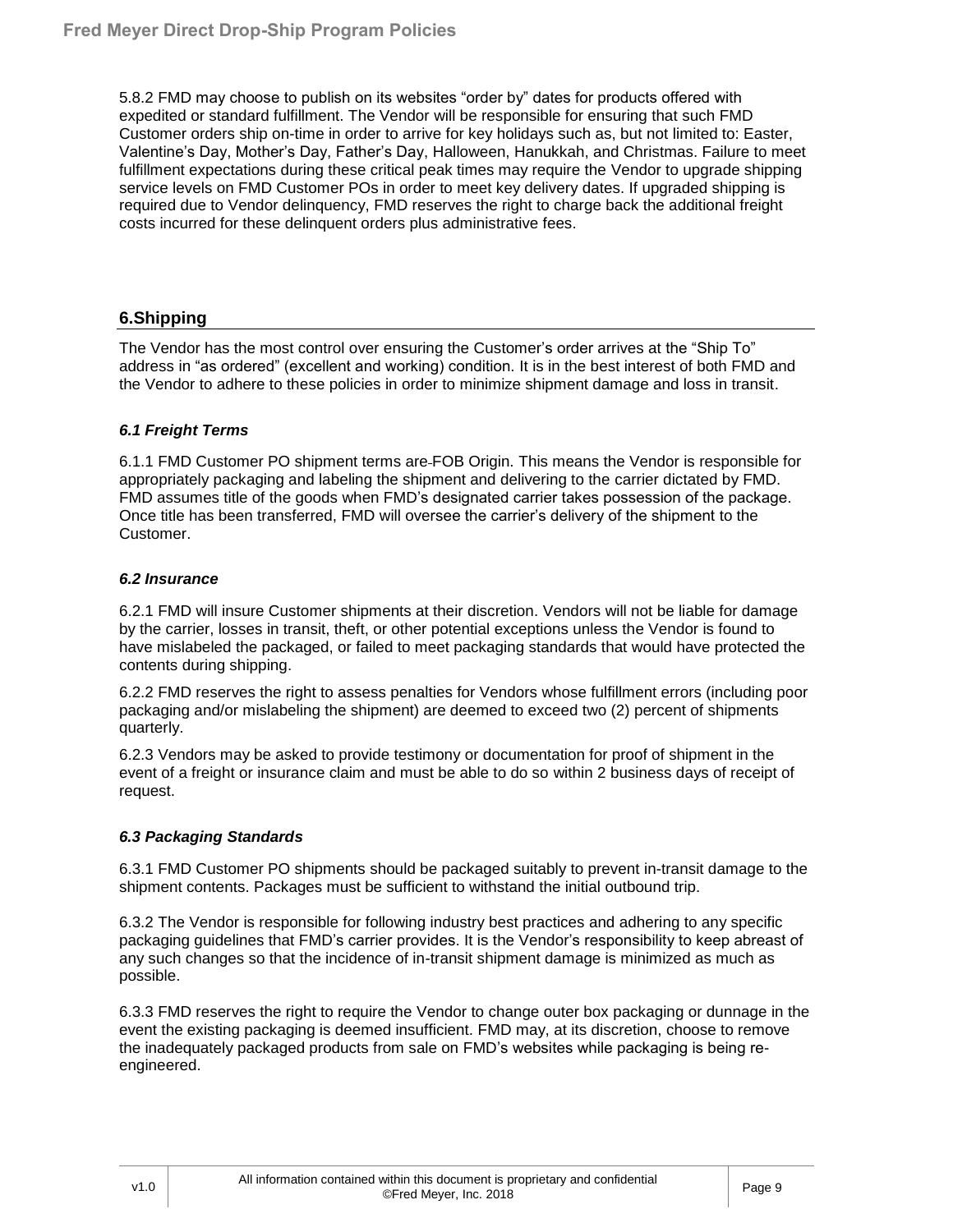## <span id="page-9-0"></span>*6.4 Freight Billing*

6.4.1 FMD will solely determine the appropriate shipping surcharges to the Customer for delivery of the product. FMD is responsible for assessing and collecting these fees from the Customer. FMD will set up the proper 3<sup>rd</sup> party shipment billing to ensure Customers are not required to pay additional shipping fees / COD expense in order to receive delivery of the product.

6.4.2 Unless otherwise stated, cost of freight for all FMD Customer PO shipments will be billed directly to FMD using the third-party billing account information provided.

6.4.3 Third party billing account information provided to the Vendor by FMD may only be used to ship FMD Customer POs. Unauthorized use of the account provided will result in a full chargeback of the unauthorized charges as well as a 10% administrative fee. Vendors are responsible for protecting the account information to prevent misuse, and for ensuring that billing is appropriately setup within the Vendor's systems and processes.

#### <span id="page-9-1"></span>*6.5 Shipment Routing*[KT1]

6.5.1 The FMD Customer PO "Ship To" address may be a residential home or business within the contiguous United States, as well as Alaska and Hawaii. Shipping is not currently offered to U.S. protectorates or territories, international addresses, or APO/FPO.

6.5.2 The FMD Customer PO will contain routing information for exactly what carrier and service option each PO must be shipped with. It is the Vendor's responsibility to ensure that the proper carrier and service level is selected to comply with the FMD Customer PO routing.

6.5.3 Vendors will be responsible for ensuring indirect signature service is requested for any shipments which contain contents that have a sale price of \$200 or more. Failure to execute indirect signature service may result in the Vendor being liable for the actual cost of goods lost or stolen upon delivery. In the event the appropriate service level is not used, a non-compliance penalty may be issued.

6.5.4 Shipping options are subject to change, and FMD will provide advance notice should additional shipping options or carriers be added in the future.

## <span id="page-9-2"></span>*6.6 Freight Claims*

6.6.1 FMD will be responsible for filing freight claims with the carrier in the event of damage or loss to a FMD Customer PO shipment during transit. Vendors may need to provide backup documentation or testimony to support such claims, within 2 business days of receipt of request.

<span id="page-9-3"></span>6.6.2 In the event freight claims are denied by FMD's carrier due to poor packaging or shipment mislabeling, FMD may require the Vendor correct packaging issues. Freight claims lost due to Vendor mishandling of the shipment will count against the 2% fulfillment error allowance.

# **7.Packaging & Branding**

This section describes key policies for maintaining FMD packaging standards.

## <span id="page-9-4"></span>*7.1 Outer-Box / Shipping Cartons*

7.1.1 The outer-box or shipping carton may be either an appropriately sized carton provided by the carrier, or the Vendor may use their own packaging so long as it is sturdy enough to meet carrier requirements. Vendors choosing to leverage their own packaging are responsible for all packaging costs. These additional costs should not be passed on to FMD.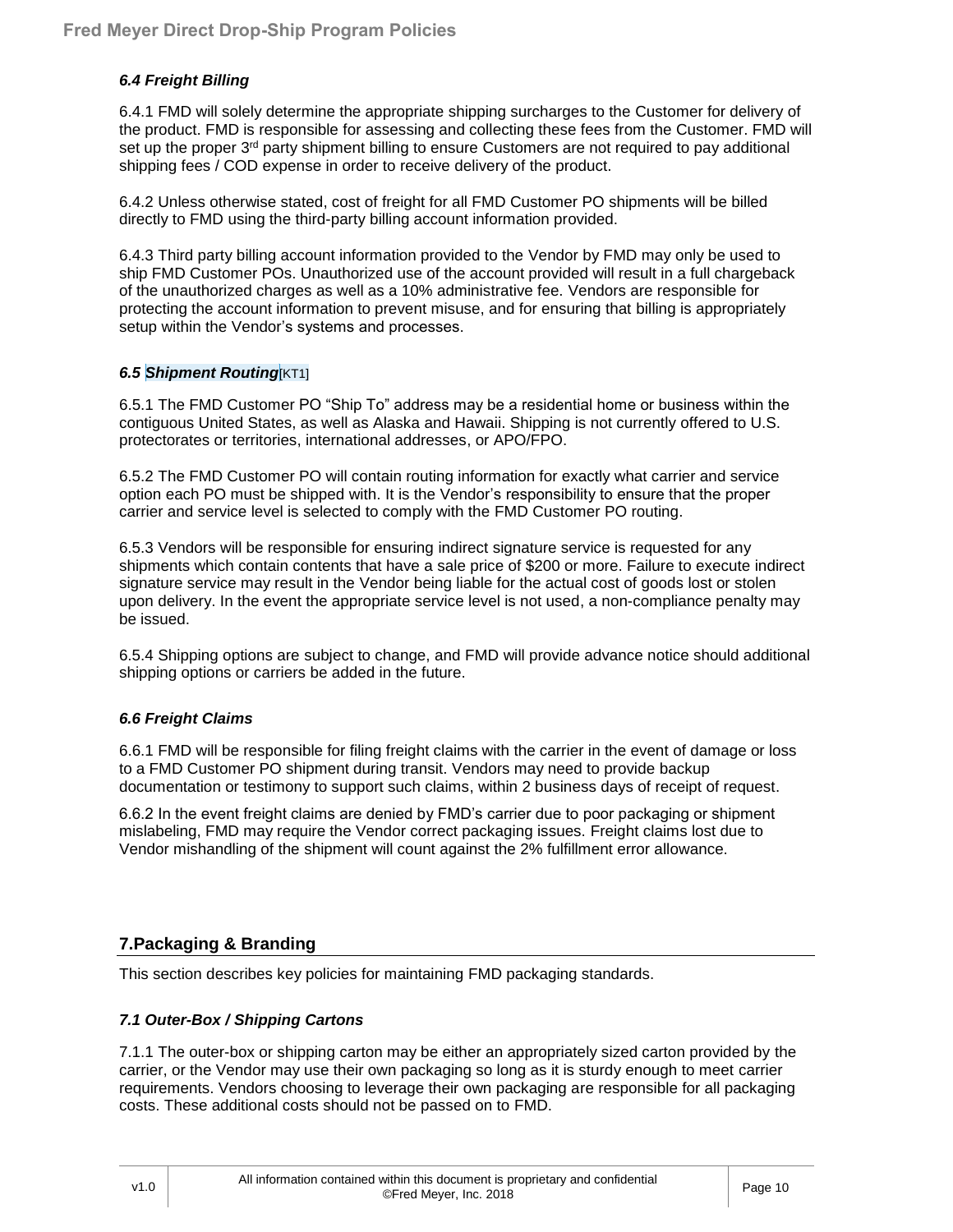## <span id="page-10-0"></span>*7.2 Packing List*

7.2.1 A FMD branded packing list that complies with FMD branding guidelines must be included with every FMD Customer PO shipment container. This packing list functions as a receipt, and may contain pricing, tax and payment information. The Fred Meyer Direct logo must always appear on the packing list. Standard text required on the packing list cannot be altered.

7.2.2 This packing list may be downloaded from the third-party commerce network.

7.2.3 The packing list must reflect total shipment contents. For orders that are only partially shipped (i.e. one or more line is canceled from the PO), the packing list must be reprinted after the unshipped lines have been canceled so that the pricing and tax amounts are accurate and reflect what the Customer will receive. For orders that result in multiple shipments, a copy of the packing list must be included in each carton.

7.2.4 Under no circumstances may Vendors hand write or mark on the FMD packing list. This document may be used as a Customer receipt in our stores and should not be altered.

7.2.5 Vendors may not include product catalogs, references to direct sales websites or stores, or any solicit sales in any way on the packaging or inside the box.

## <span id="page-10-1"></span>*7.3 Shipment Labeling*

7.3.1 Vendors must NOT identify vendor name in the ship from address on the shipment label. All labels should list the ship from address as the following: Reclamation Center Attn: FMD Returns/RCX 11502 SE Hwy 212 Clackamas, OR 97015.

7.3.2. FMD Customer Purchase Order (PO) Number must be entered in the Carrier first reference field at the time of shipping the order in order for FMD to reconcile freight costs. The Fred Meyer Direct Vendor Pay-To Number must be listed in the second reference field.

7.3.3 FMD Customer POs which result in multiple shipments should contain an indicator on the shipment label or carton that the package is one of multiple shipments (e.g., "1 of 2 shipments" for a PO split into two cartons).

7.3.4 Vendors must enter Reclamation Center email address, [DirectReclamation@Kroger.com](mailto:DirectReclamation@Kroger.com) in shipment notifications.

## <span id="page-10-2"></span>*7.4 Retail Product Tags / Labeling*

7.4.1 Products should NOT have a retail price tag on the product or packaging.

<span id="page-10-3"></span>7.4.2 All products are required by law to be marked with their Country of Origin, or shipped with a Country of Origin tag attached to the product.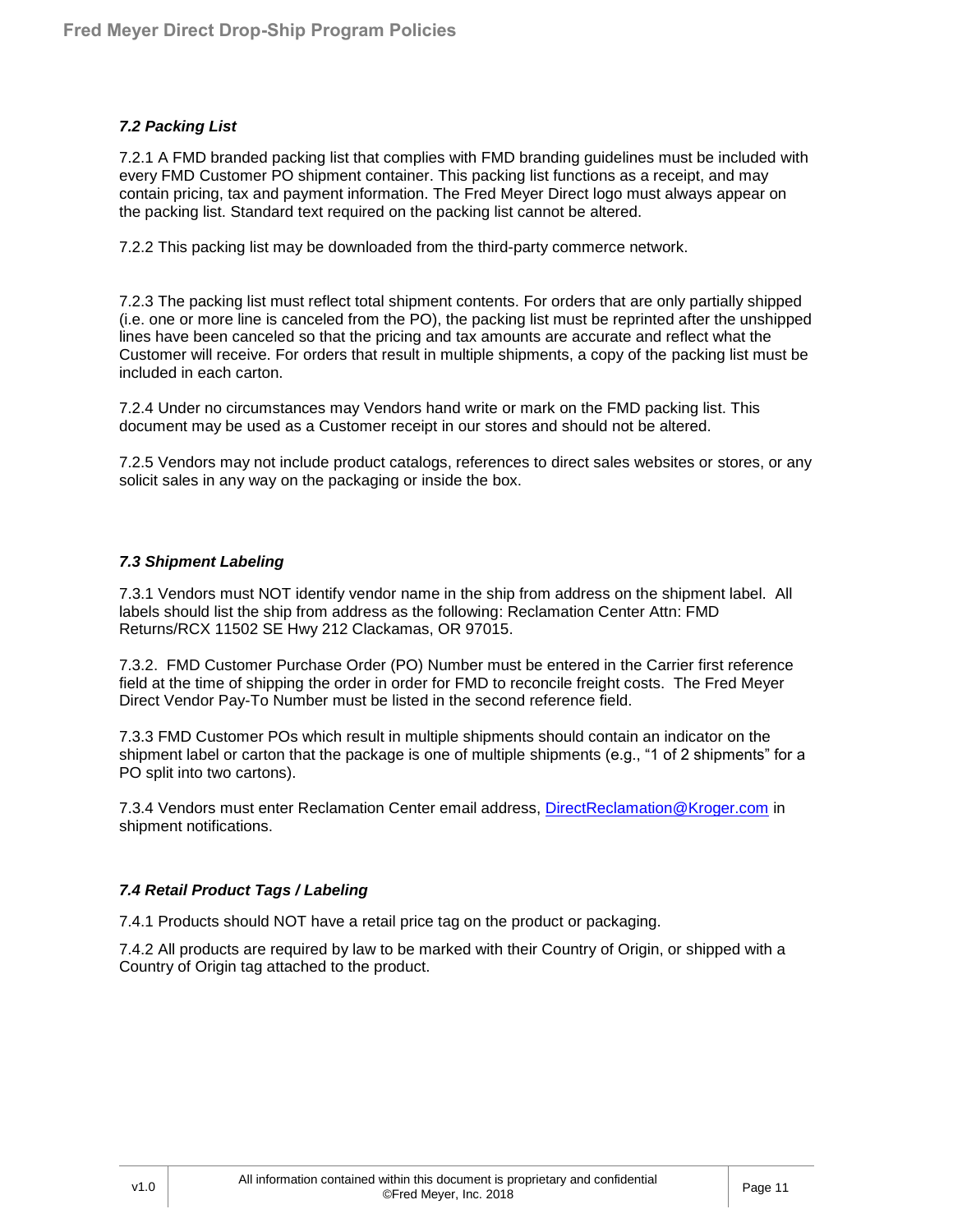# **8. Invoicing**

Vendors participating in FMD must electronically provide shipment invoices leveraging FMD's designated third party commerce network.

## <span id="page-11-0"></span>*8.1 Electronic Invoicing & Reconciliation*

8.1.1 FMD will only reconcile financials per the electronic invoice transaction (EDI 810 or equivalent). NO paper invoices are accepted for FMD Customer PO's. In the event of notification of a rejected invoice due to non-conformance to the accounting policies, a corrected invoice may be submitted on paper if approved (this will delay payment). Rejected invoices shall be resolved with 1 business day of transmission of a failure message.

8.1.2 Invoice transactions for FMD must be processed through FMD's designated third party commerce network no later than 2 business days after the order has been marked as shipped in the third-party commerce network to ensure on time payment.

#### <span id="page-11-1"></span>*8.2 Cost of Goods Sold*

8.2.1 FMD will pay the Vendor the lesser of A) the Cost of Goods Sold (COGS) listed on the 810 invoice transaction, or B) the COGS listed on the inbound FMD Customer PO (EDI 850 or equivalent).

8.2.2 Cost increases communicated on the Invoice will not be accepted unless they were approved in writing by the Buying office. FMD Customer POs will continue to be paid at the original cost until the cost change effective date is reached.

8.2.3 The cost of goods includes all federal, state and local taxes, tariffs, import duties, commissions and other charges, except taxes Vendor is required by law to collect from Fred Meyer. Such taxes, if any, will be separately stated in Vendor's invoice and will be paid by Fred Meyer unless an exemption is available.

## <span id="page-11-2"></span>*8.3 Add-Ons*

8.3.1 FMD will not accept add-ons to the invoice without prior authorization. Invoices should reflect only the total COGS for the FMD Customer PO.

#### <span id="page-11-3"></span>*8.4 Deductions & Hold Backs*

8.4.1 As appropriate, FMD may take deductions from the Vendor's payment for negotiated offinvoice allowances, early payment discounts, returns, as well as chargebacks for non-compliance penalties.

8.4.2 At the termination or suspension of the business relationship between FMD and the Vendor, it may become necessary for FMD to temporarily hold back a portion of the payment to cover potential Customer returns. FMD reserves the right to hold a commercially reasonable portion of the Vendor's final check for up to one hundred (100) days beyond the due date in order to cover the potential returns period for FMD Customer returns. Such holdbacks may not be necessary if the Vendor continues other business with FMD payment for which potential future FMD Customer returns can be deducted.

#### <span id="page-11-4"></span>*8.5 Payment & Remittance*

8.5.1 FMD Customer PO payment terms and discounts will follow the conditions agreed to in the current Fred Meyer Vendor Setup Worksheet.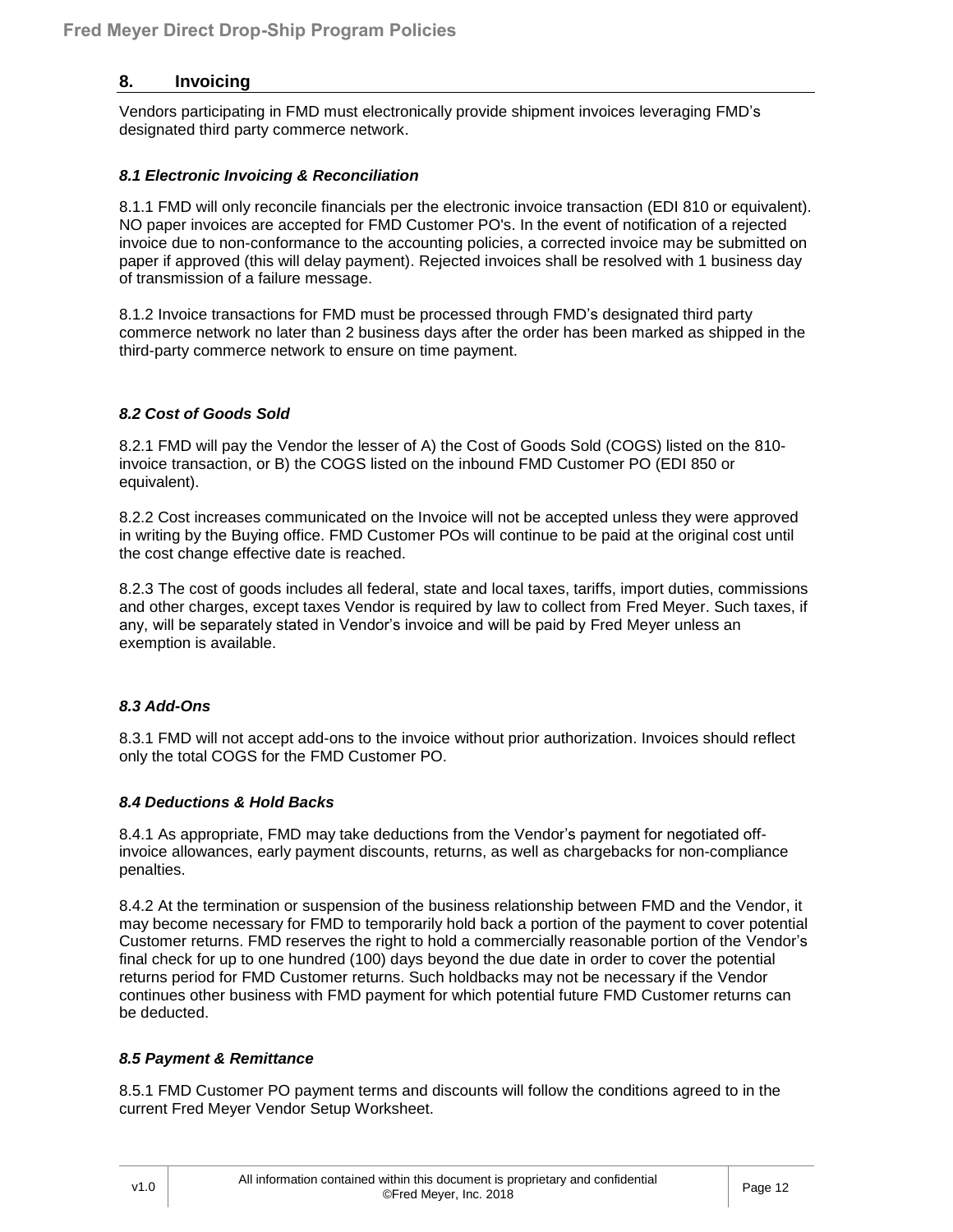8.5.2 Vendor may choose to establish electronic funds transfer (EFT). Participation in the EFT payment process is at the discretion of the Vendor and may require additional paperwork to be filled out and submitted to the FMD Accounts Payable (AP) team. Existing Vendors will receive payment as they are paid today. Vendors who do not establish EFT will receive paper checks.

8.5.3 Detail remittance data which provides the Vendor with the PO information and detailed deduction breakdowns for payments received can be electronic or paper-based. The Vendor may elect either option, but EFT Vendors will automatically receive an electronic remittance advice, and paper-check Vendors will automatically receive a printed remittance report.

8.5.4 For Vendors who do business with FMD brick and mortar stores, FMD payments may be received on EFT or printed check runs with brick and mortar shipments. The remittance report will provide the invoice number to determine what transactions were paid.

## *8.6 Product set-up fees*

<span id="page-12-0"></span>8.6.1 FMD requires a digital item set-up fee of up to \$500 per SKU

# **9. Returns**

The Fred Meyer Direct Customer return policies published online apply to all purchases fulfilled through the FMD program. The following guidelines determine how a Vendor is expected to handle merchandise returns for FMD product.

## <span id="page-12-1"></span>*9.1 Customer Return Policies*

9.1.1 FMD will not return any customer orders to the vendor. Buyer and supplier must align on Return Allowance during onboarding to cover defective or damaged customer returns.

9.1.2. All FMD Customer POs may be returned directly to any physical Fred Meyer store location or via mail to the Fred Meyer Reclamation Center.

9.1.3 The disposition of products and the charges for FMD customer returns will follow the conditions agreed to in the current Fred Meyer Vendor Disposition Agreement

# <span id="page-12-2"></span>*9.2 Damaged, Defective or Fulfillment Error Returns*

9.2.1 Returns that are the result of the Vendor's error may not exceed two (2) percent. In the event a Vendor's return rate for Vendor fault reasons rises above 2.0%, FMD reserves the right to assess non-compliance penalties. Vendor fault reasons include without limitation the following: insufficient packaging, ship label error resulting in loss or theft, incomplete shipment, mis-shipment, shipment of used, defective or poor-quality merchandise, or late shipment.

## <span id="page-12-4"></span><span id="page-12-3"></span>*9.3 Return Authorizations*

9.3.1 FMD authorizes Customer-initiated returns through the FMD website.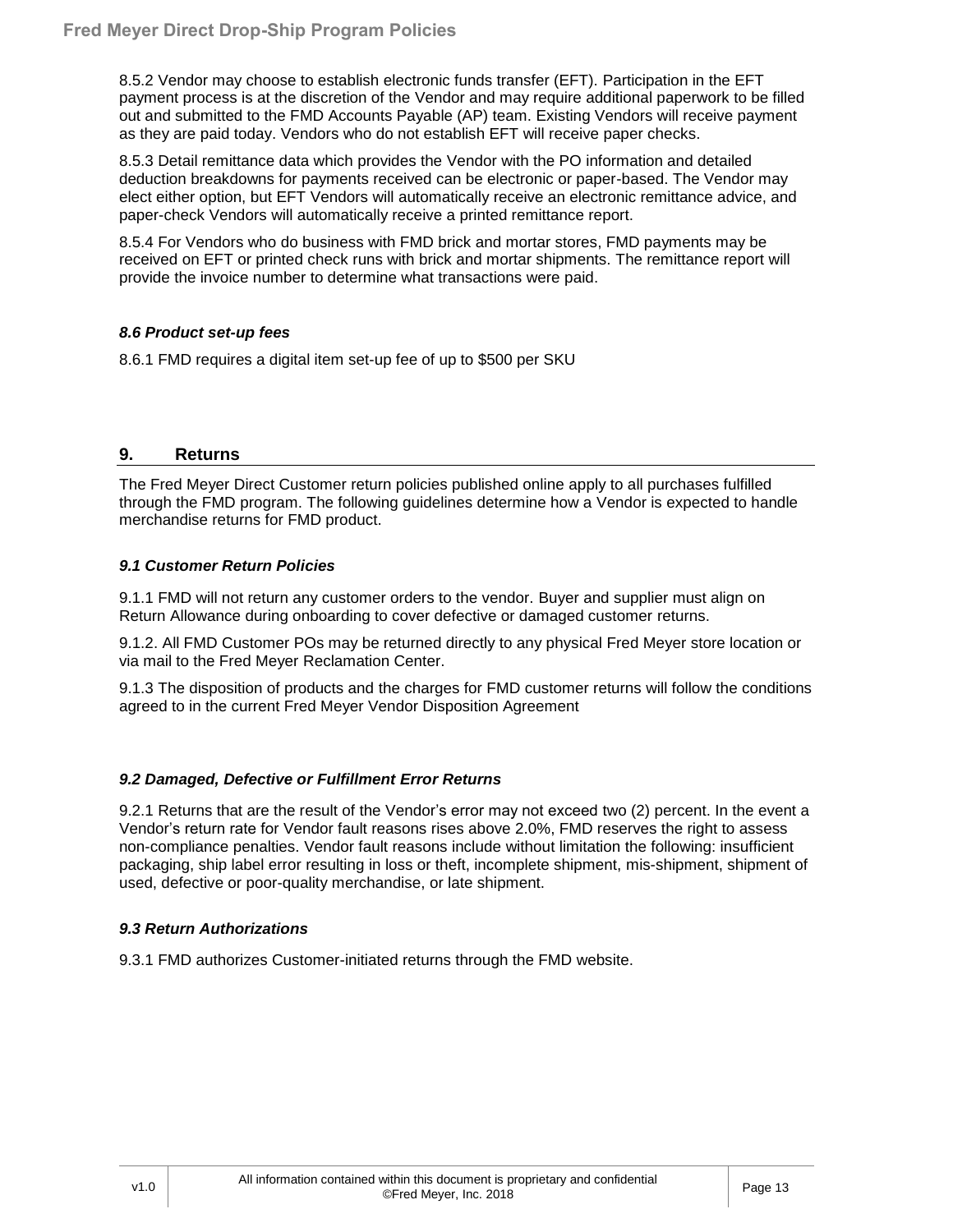## **10. Customer Service Commitment**

Vendors participating in FMD act as an extension of Fred Meyer, with a direct touch point to the Customer and must be committed to the highest level of Customer service.

#### <span id="page-13-0"></span>*10.1 Customer Order Inquiries*

10.1.1 Vendors are not authorized to engage the FMD Customer directly. In the event a Vendor receives a call or email or other communication directly from a Customer, that Customer should be referred to the FMD Customer Operations Team (1-800-576-4377). Vendors should ensure that their call centers have contact information available to be able to quickly provide such referrals. It is FMD's preference that wherever possible a "warm-transfer" is provided for the FMD Customer.

10.1.2 Vendors must provide a Customer Service contact which can be reached during business hours, Monday-Friday (8am-9pm PST) and Saturday (9am-6pm PST). Contacts should be provided on the FMD Vendor Information Template and include an e-mail and phone number. Vendors should staff appropriately to ensure that there is coverage during business hours.

10.1.3 Inquiries on Customer Orders communicated from FMD's Customer Operations Team regarding status or questions about FMD orders must be resolved as quickly as possible. Vendors must be able to respond to FMD Customer Operation Inquiries no later than one (1) business day after the inquiry is sent. Failure to respond within one (1) business day may result in the cancellation of the Customer order, or the assessment of a non-compliance penalty.

#### <span id="page-13-1"></span>*10.2 Mystery Shopper Program*

10.2.1 FMD may periodically audit the Vendor's fulfillment and branding performance by issuing a mystery shopper order. Vendors will not receive advance warning of such orders. Results will be documented and will contribute to the Vendor's performance review. If branding or fulfillment is found to be non-compliant with FMD's policies, the Vendor will be notified and FMD may at its discretion stop orders until such time as compliance can be achieved.

#### <span id="page-13-2"></span>*10.3 Vendor Profile Updates*

10.3.1 It is the Vendor's responsibility to keep FMD informed of any changes to the program contacts. Vendors should submit contact changes in writing, sending an updated Vendor Profile Form to fmd@kroger.com.

#### <span id="page-13-3"></span>*10.4 Warehouse Closures*

10.4.1 Vendors are required to notify FMD of any warehouse closures which may inhibit the Vendor from meeting the product fulfillment timeframe a minimum of 30 days prior to the closure date.

10.4.2 In the event of an emergency (unexpected) closure, FMD must be notified immediately.